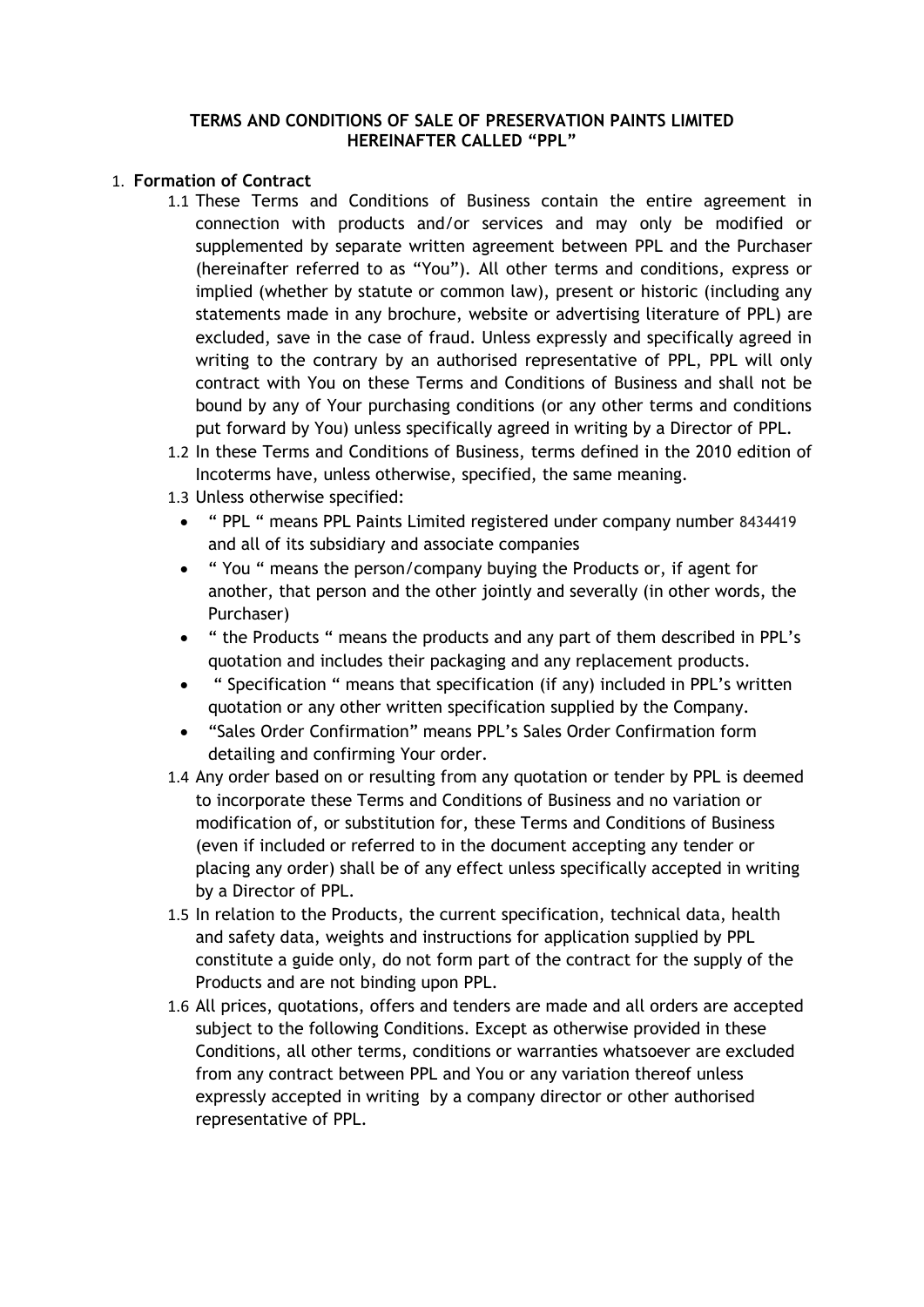- 1.7 Quotations given by PPL do not constitute offers and to effect a binding contract an order must be placed by You and accepted by PPL. Until a binding contract is made, PPL may withdraw or amend a quotation as it sees fit.
- 1.8 In order to avoid duplication of orders, all documents sent by You to PPL that are confirmations of orders previously placed shall indicate that fact.
- 1.9 Where You order non-standard goods which have to be specifically manufactured or produced to your unique requirements You shall accept the supply of a quantity whether more or less within 10% of the stipulated amounts. In such circumstances the invoice value of the goods shall be subject to a corresponding adjustment.
- 1.10 In the absence of a specific contract the giving of an order by You to PPL for any product shall constitute unqualified acceptance by You that if PPL accepts the order sale supply or delivery of such goods then the order will be governed solely by these conditions of sale.
- 1.11 Prices are quoted by PPL on the basis of the limitations of liability set out in these Conditions. For the possibility of PPL accepting more extensive liability see Condition 22.
- 1.12 No contract to which these Conditions apply shall be a sale by sample unless PPL expressly so agrees in writing.

#### 2. **Prices**

2.1 PPL reserves the right to vary prices and payment dates at any time. Prices quoted in foreign currency may be adjusted at any time in relation to variations in the appropriate exchange rate. Unless otherwise agreed in writing, all prices are quoted net ex works from PPL's premises and are exclusive of VAT and duties.

### 3. **Terms of Payment**

- 3.1 In respect of credit customers, payment is due within 30 days from the date of invoice unless otherwise agreed in writing by PPL. Without prejudice to any other remedy, PPL may charge interest under the provisions of the Late Payment of Commercial Debts (Interest) Act 1998. If PPL considers that your creditworthiness has deteriorated after the date of the contract, PPL shall be entitled to require payment prior to delivery.
- 3.2 PPL shall be entitled to submit its invoice with its delivery note or at any time afterwards, except that where delivery has been postponed at your request or by your default, PPL may submit its invoice at any time after the goods are ready for delivery or would have been ready in the ordinary course but for your request or default.
- 3.3 Where goods are delivered by instalments PPL may invoice each instalment separately, and You shall pay such invoices in accordance with these Conditions.
- 3.4 No disputes arising under the contract nor delays, otherwise than due to default by PPL, shall interfere with prompt payment in full by You.
- 3.5 In the event of default in payment by you, PPL shall be entitled, without prejudice to any other right or remedy, to do all or any of the following: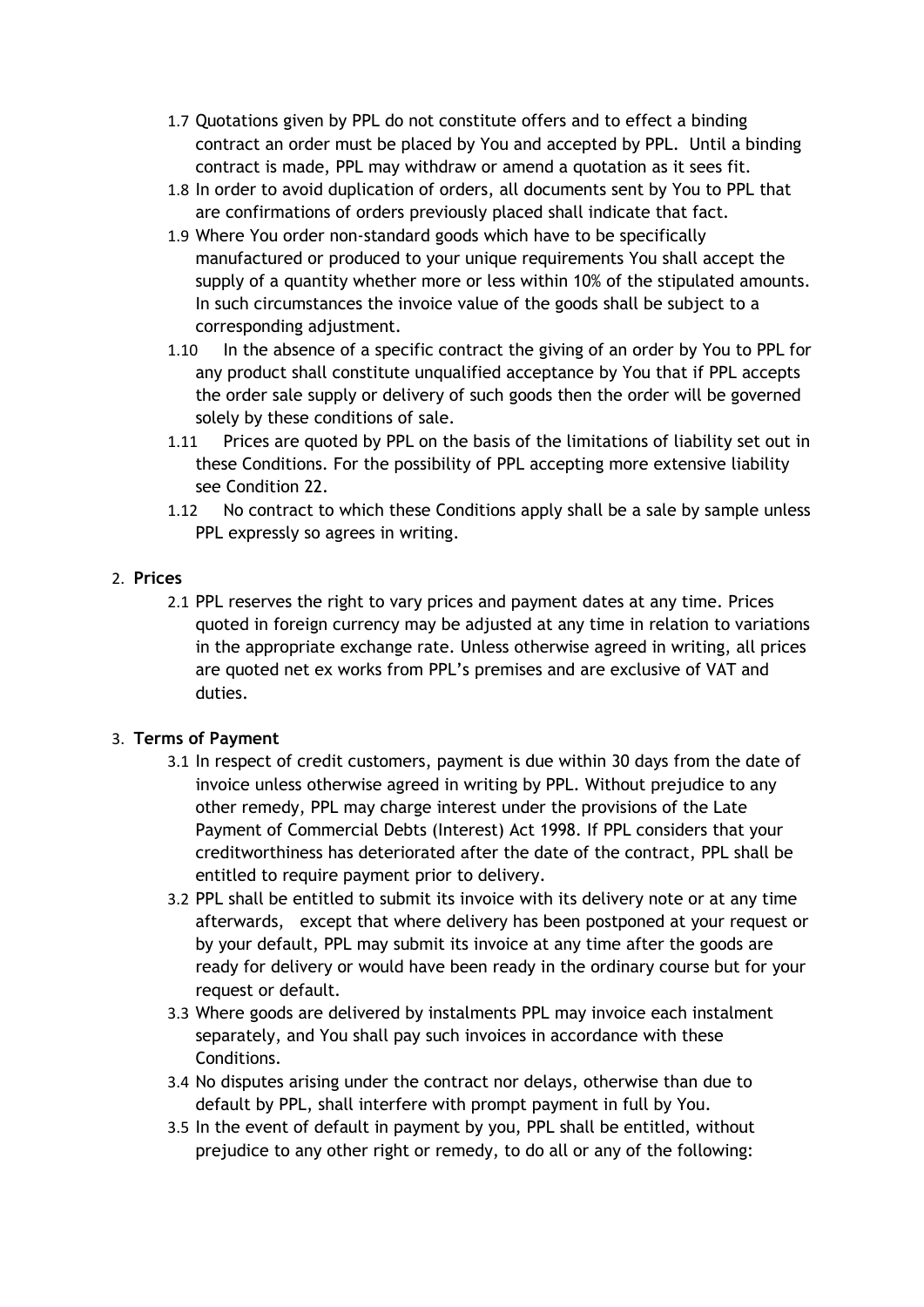- 3.5.1 to suspend all further deliveries under the contract and under any other contract or contracts between PPL and You then current, without notice;
- 3.5.2 to charge interest on any amount outstanding at the rate of 2% per annum above the Bank of England base rate, charged as a separate, continuing obligation not merging with any judgment;
- 3.5.3 to serve notice on You requiring immediate payment for all goods supplied by PPL under this and all other contracts with You whether or not payment is otherwise due or invoiced; and
- 3.5.4 to sue for the price of the goods notwithstanding that title has not passed to the You.

3.7 The uniform law on international sales shall not apply to these terms and conditions. The terms of payment shall be as specified in writing by PPL.

3.8 All payments shall be made without abatement, deduction, counterclaim or set-off of any kind.

3.9 PPL shall be entitled at any time to require from You, satisfactory or supplementary security for performance of your obligations under any contract with PPL. Refusal or failure to furnish such security or supplementary security will entitle PPL to suspend delivery or further deliveries to You until such security is furnished or to cancel/rescind any or all contracts with You in so far as they are not fulfilled, without incurring any liability whatsoever

3.10 In addition to its other rights hereunder, PPL shall also be entitled to recover all expenses incurred by PPL in collecting or attempting to collect outstanding amounts. Such expenses shall include, but not be limited to, fees of collection agencies, lawyers and accountants.

### 4. **Delivery**

- 4.1 Delivery or despatch dates quoted are given or accepted by PPL in good faith, but not guaranteed unless stated to be "guaranteed" in writing.
- 4.2 Delivery shall be to such place as PPL may agree or as You reasonably specify prior to delivery. If no place of delivery is agreed, delivery shall be ex-works PPL's factory premises in Collyhurst, Manchester, England.
- 4.3 Where PPL agrees to deliver the Products other than ex-works, You are responsible for unloading the Products unless otherwise agreed. PPL reserves the right to deliver by instalments
- 4.4 PPL shall use its reasonable endeavours to deliver the Products within the time specified, but accepts no liability for any expenses, loss or damage whatsoever, suffered by You or third parties as a result of failure, for whatever reason, to deliver within the time so specified (even if caused by PPL's negligence).
- 4.5 The date for delivery shall in every case be dependent upon prompt receipt of all necessary information, final instructions or approvals from You.
- 4.6 It is specifically agreed that time shall not be of the essence of the contract and that You shall not be entitled to cancel or rescind the contract solely on the basis of late or incomplete delivery.
- 4.7 Failure by You to take delivery of or to make payment in respect of any one or more instalments of goods delivered in accordance with the contract shall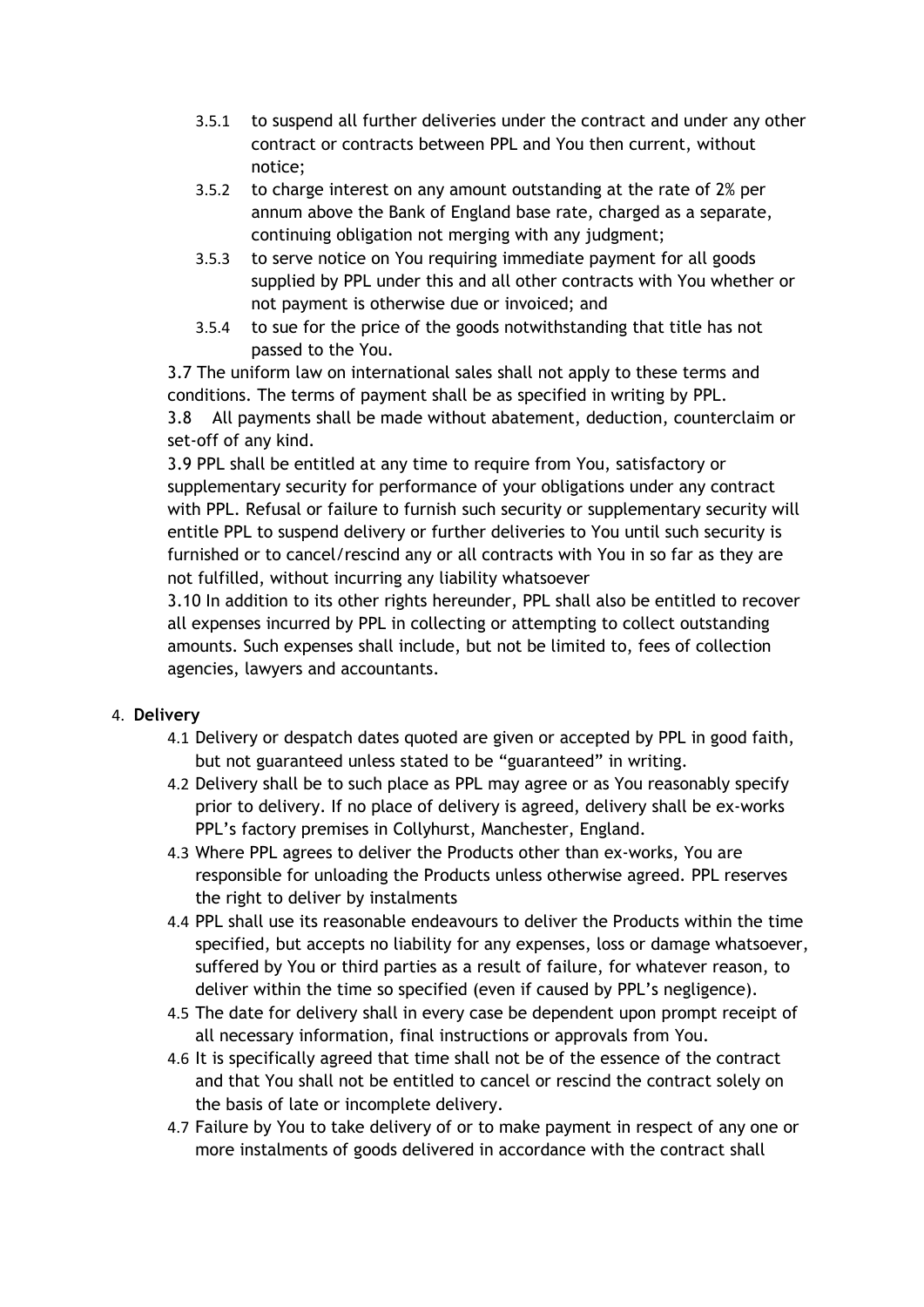entitle PPL to treat the contract as repudiated by You either in whole or in part.

- 4.8 PPL will endeavour to comply with reasonable requests by You for any postponement of delivery of the goods, but shall be under no obligation to do so. Where delivery is postponed, otherwise than due to default by PPL, then without prejudice to all other rights and remedies available to PPL, You shall pay all costs and expenses, including a reasonable charge for storage and transportation, so occasioned.
- 4.9 If PPL delivers to You a quantity of Products of up to 10% more or less than the quantity accepted by PPL, You shall not be entitled to object to or reject the Products or any of them by reason of the surplus or shortfall and shall pay for such Products at the pro rata contract rate.
- 4.10You shall inspect all goods on delivery and unless You take the following actions You will be deemed to have accepted the delivery in full contractual satisfaction of the order:
	- 4.10.1. You shall endorse carrier's note indicating why the delivery is not accepted in full satisfaction of the order;
	- 4.10.2. You shall advise PPL immediately by telephone and confirm details of why the delivery is not accepted in full satisfaction of the order in writing to PPL;
	- 4.10.3. You shall send full particulars of any delivery problem to PPL in writing within 5 days of the delivery;
	- 4.10.4. In the case of complete non-delivery of a consignment You shall advise PPL within 5 days after the date of the invoice.
	- 4.10.5. You shall be bound to pay for all goods notwithstanding any alleged non-delivery or shortage of goods if the foregoing conditions have not been complied with.
- 4.11. Any inspection and/or testing of the Products that You require shall take place at PPL's factory in Collyhurst, and unless written notice is delivered to PPL within 5 days after such inspection and/or testing You shall be deemed to have accepted the quality of the Products and their compliance with the contract.

# **5. Packing**

- 5.1. Unless otherwise agreed in writing, the price of cylinders, drums, carboys, tank wagons and other containers, when charged for separately, will be credited if the items are returned to PPL's works within 120 days of the date of invoice, carriage paid and in good Condition.
- 5.2. Unless otherwise agreed in writing, You shall be responsible for the disposal of all packaging materials and packaging waste at its cost and shall indemnify PPL in respect of any loss (howsoever arising) to PPL as a result of You failing to carry out your obligations under this Condition in whole or in part.

# **6. Risk and Title**

6.1. Risk shall pass to You so that You are responsible for all loss, damage or deterioration to the goods at the time when the goods arrive at the designated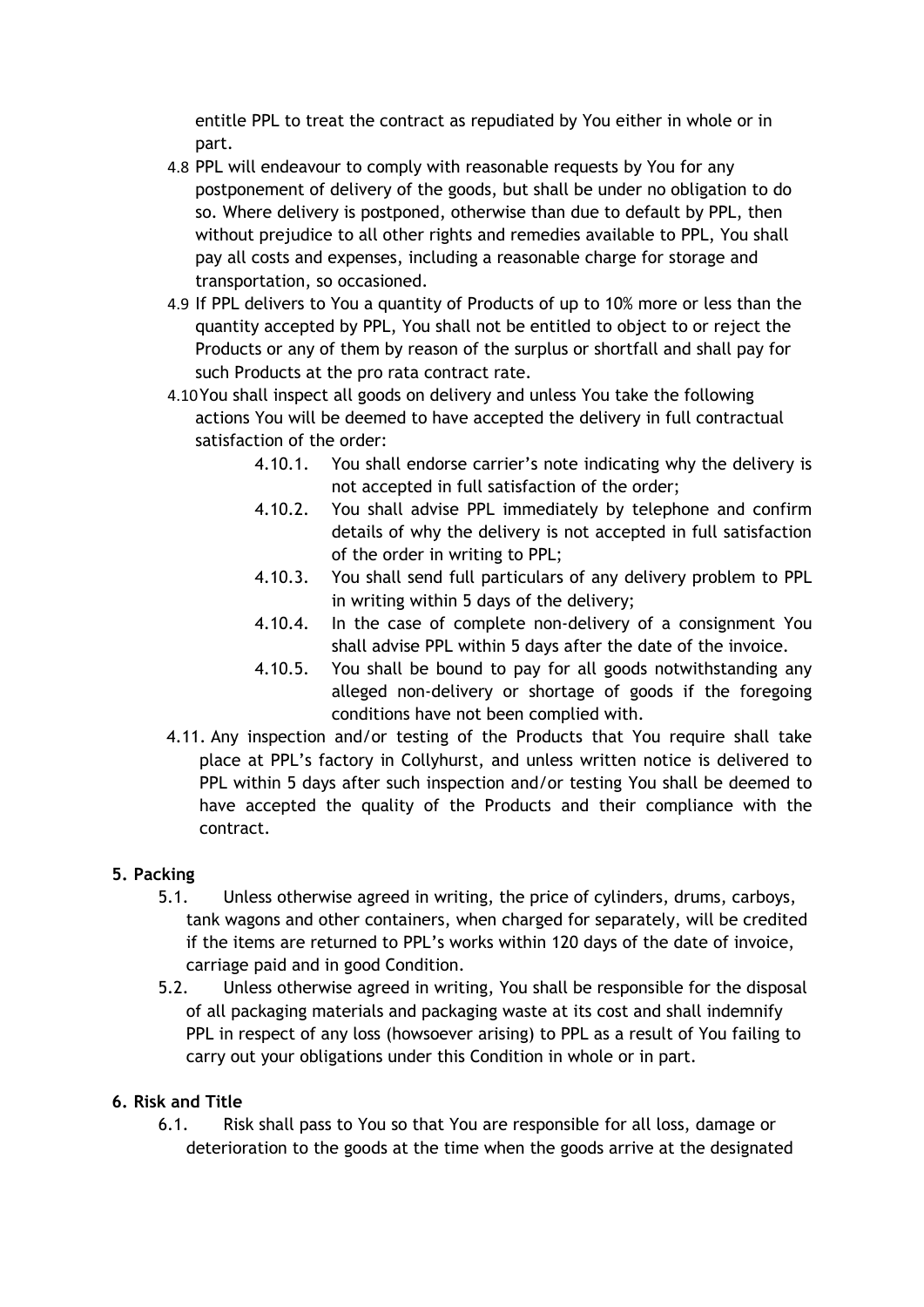place of delivery; or in all other circumstances, at the time when the goods leave the premises of PPL.

- 6.2. Without prejudice to Clause 6.1 above, goods for export shall be at your risk from the time of collection by the Freight Carrier from PPL's premises.
- 6.3. PPL shall retain ownership of the Products until:
	- 6.3.1. PPL has received payment in full for the Products and of all other sums which are or become due to PPL from You on any account; or
	- 6.3.2. the Products are mixed, processed or used so that they lose their identity or are irrecoverably incorporated in, mixed with or applied to other goods;
- 6.4. Until ownership passes to the You, You shall:
	- 6.4.1. hold the Products on a fiduciary basis as PPL's bailee;
	- 6.4.2. maintain the Products in satisfactory condition and keep them insured against all usual risks to the full replacement value;
	- 6.4.3. sell, use or part with possession with the Products only in the ordinary course of trading and any sale of the Products shall be at full market value and shall be a sale of PPL's property with You acting as principal;
	- 6.4.4. where reasonably possible, store the Products separately from all other goods belonging to You or any third party and keep them clearly identified as PPL's property; and
	- 6.4.5. not destroy, deface or obscure any identifying mark or packaging on or relating to the Products.
- 6.5. PPL shall be entitled to recover payment for the Products notwithstanding that ownership of any of the Products has not passed from PPL.
- 6.6. At any time when the price for the Products or part thereof remains unpaid, PPL shall be entitled to call upon You to return the Products and You irrevocably permit PPL by its servants or agents upon request to enter upon any premises where the Products are or may be stored and recover the Products for its own use. You shall not be entitled to make any claim against PPL in respect of such entry or recovery. The right of PPL shall operate at all times and in particular when You are unable to pay its debts within the meaning of Section 123 of the Insolvency Act 1986 or any statutory modification or re-enactment thereof, or if You, being an individual, shall commit an act of bankruptcy or be adjudicated bankrupt and his property become vested in the Official Receiver or any other party, or ( if You are a company) if any resolution or petition to wind up PPL's business is passed or presented or an Order is made by the Court for the winding up of PPL or if a Receiver or Liquidator is otherwise appointed and this clause and these Terms and Conditions of Business shall be binding upon any such Official Receiver or Liquidator or other party in whom your assets shall from time to time become vested. In any of the circumstances described in this clause, PPL's permission for You to sell or use the products shall terminate.
- 6.7. If the law of the territory in which the Products are situated does not permit the retention of title or recovery of Products as provided herein but allows other protective rights then this contract reserves such rights and You grant such rights to PPL and undertake to take such further action to protect PPL's rights as may be appropriate.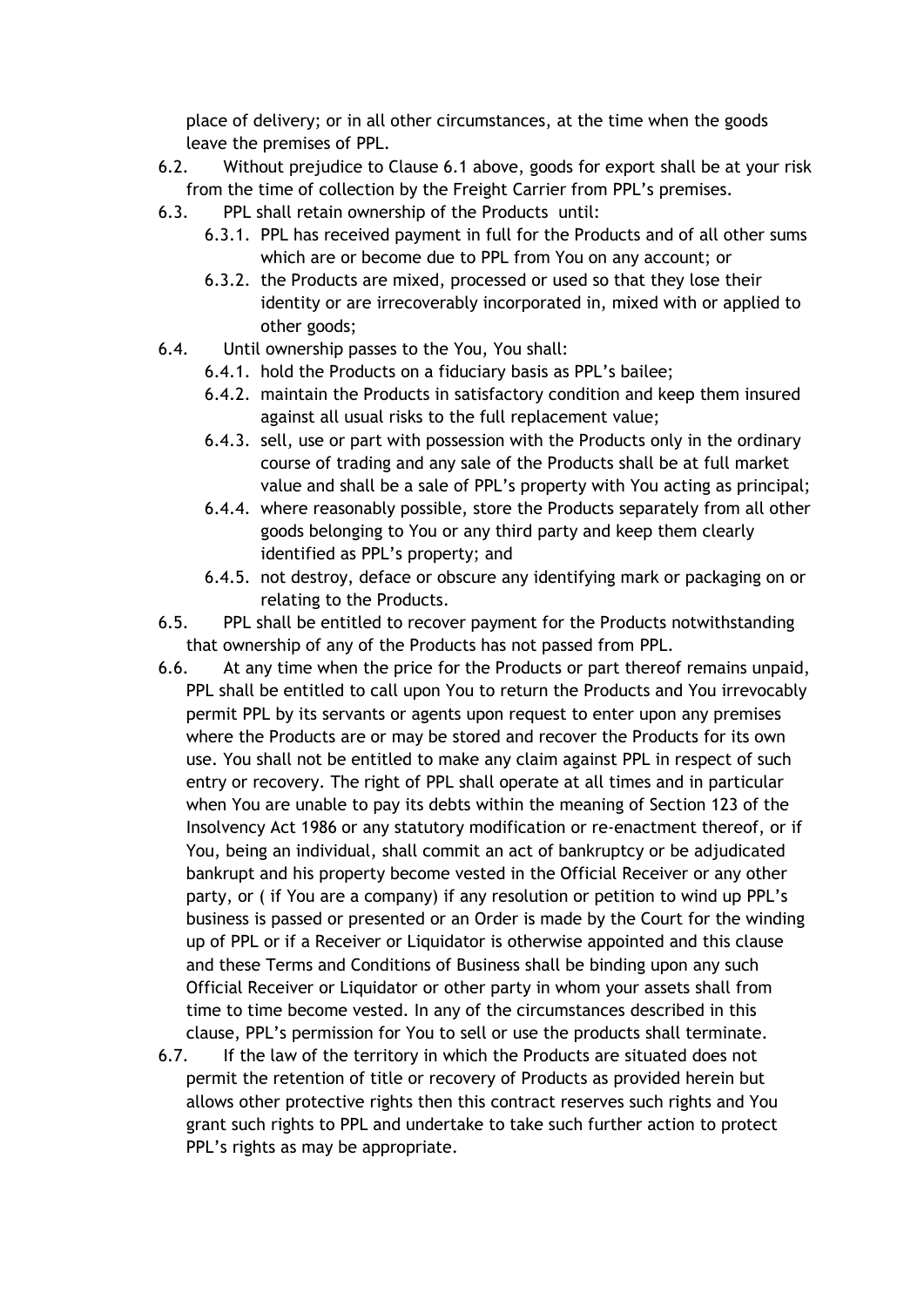6.8. The power of sale granted to You shall automatically cease on the happening of any event or default which would cause PPL reasonably to consider that its title to the goods may adversely affect and You shall notify PPL forthwith of the happening of any such event or default.

# **7. Cancellation and Returns**

- 7.1. Cancellation will only be agreed to by PPL on condition that all costs and expenses incurred by PPL up to the time of cancellation and all loss of profits and other loss or damage resulting to PPL by reason of such cancellation will be paid forthwith by You to PPL.
- 7.2. Goods returned to PPL without PPL's written consent will under no circumstances be accepted for credit.
- 7.3. PPL are under no obligation to accept returned goods. Any goods returned by You or anybody acting on your behalf will remain at your risk and, for the avoidance of doubt, PPL accepts no liability of any description in respect of any returned goods.
- 7.4. Returns can only be accepted if:
	- 7.4.1. this has previously been agreed with PPL;
	- 7.4.2. a returns number has been issued to You and;
	- 7.4.3. the Products are accompanied by PPL's documentation.

Failure to comply with these conditions may result in You being invoiced for the disposal costs of any returned items.

## **8. Variations**

- 8.1. No variations to the goods required by You shall be binding on PPL unless agreed by PPL and You in writing, including, as part of such agreement, any change to the contract price arising in consequence of the variation to the goods.
- 8.2. If PPL shall vary the goods in accordance with your requirements, without agreement having been reached as to a consequential change in the contract price, the price shall be varied by reference to the extra costs incurred by PPL in making the variation plus an appropriate profit margin.
- 8.3. If PPL agrees to any such variation any dates quoted for delivery shall be extended accordingly.
- 8.4. PPL reserves the right to under or over deliver the quantity of goods ordered by up to 10% and You shall pay for the quantity actually delivered.

# **9. Quality/Specification/Warranty**

- 9.1. PPL warrants that the Products will correspond with the Specification, or any specification of yours that is expressly agreed in writing by PPL, but otherwise PPL does not warrant that the Products are fit for any particular purpose or an intended use by You and You shall satisfy yourself that Products are so fit.
- 9.2. Notwithstanding that a sample of the Products may have been exhibited to and inspected by You, it is hereby declared that such sample was so exhibited and inspected solely to enable You to judge for itself the quality of the bulk and not so as to constitute a sale by sample under this contract. You shall take the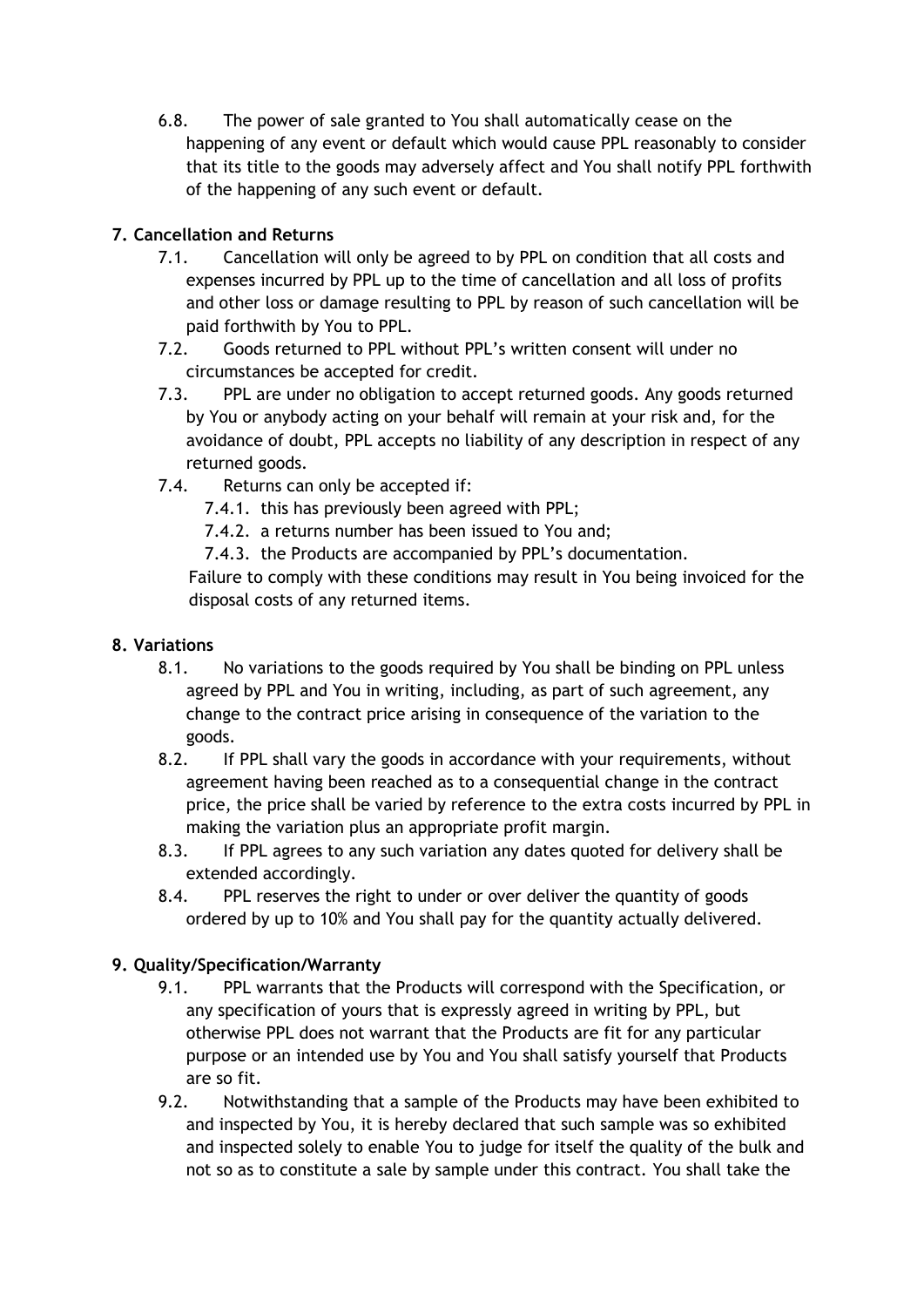Products at its own risk as to their corresponding with the said sample or as to their quality, condition or sufficiency for any purpose.

- 9.3. Whilst PPL makes every effort to ensure that product consistency and Colour reproduction is as accurate as possible, slight variations will occur from batch to batch.
- 9.4. Recommendations or suggestions relating to the use of the Products made by PPL, whether contained in PPL's technical literature, or given in response to specific enquiry or otherwise, are based on the most up to date and reliable data available to PPL. However, since the Products are often supplied for uses outside of the scope of PPL's knowledge or expertise, since variations in environment, changes in procedures or use, or extrapolation of data may cause unsatisfactory results and since Products and information are intended for use by purchasers having skill and know-how in the industry in relation to such Products and information, it is expressly agreed that it is Your sole responsibility to satisfy yourself as to the suitability of the Products for the particular use proposed and it shall be deemed that You have so satisfied yourself and accepted any resulting risk.
- 9.5. Without prejudice to the above PPL reserves the right to alter the composition of the goods supplied to conform to applicable standards or laws or otherwise within reasonable limits having regard to the nature of the goods and the purpose for which they are to be applied.
- 9.6. PPL reserves the right to refuse to accept at its own discretion any repeat orders for specialised Goods made specifically to your requirements.
- 9.7. PPL's obligations for product variation or for any defect notified are limited at PPL's option, to the replacement of the Products or relevant portion of them, or to a refund of a portion of the purchase price paid by You. Any refund will be paid to You when the defective Products are returned to PPL. If PPL complies with this clause it shall have no further liability for a breach under the product warranty in respect of such Products.
- 9.8. Wherever appropriate PPL will endeavour to assist You with technical advice and specifications but You shall at all times be responsible for ordering the correct product or specification and deciding upon fitness for purpose of the product.
- 9.9. Any illustrations performance details examples of applications specifications and colours and all technical data in such literature are based on experience and upon trials under test conditions and are provided for general guidance only. No such information or data shall form part of the contract unless You have complied with the conditions laid out in Clause 1.6 above.
- 9.10. In the event of the condition of the goods being such as might or would (subject to these conditions) entitle You to claim damages to repudiate the contract or to reject the goods You shall not then do so but shall first ask PPL to supply satisfactory substitute goods and PPL shall thereupon be entitled at its option to supply satisfactory substitute goods free of cost and within a reasonable time or to repay the price of the Goods in respect of which the complaint is made.
- 9.11. If PPL do so supply satisfactory substitute goods or effect repayment then You shall be bound to accept such substitute goods or repayment and PPL shall be under no liability in respect of any loss or damage whatsoever arising from the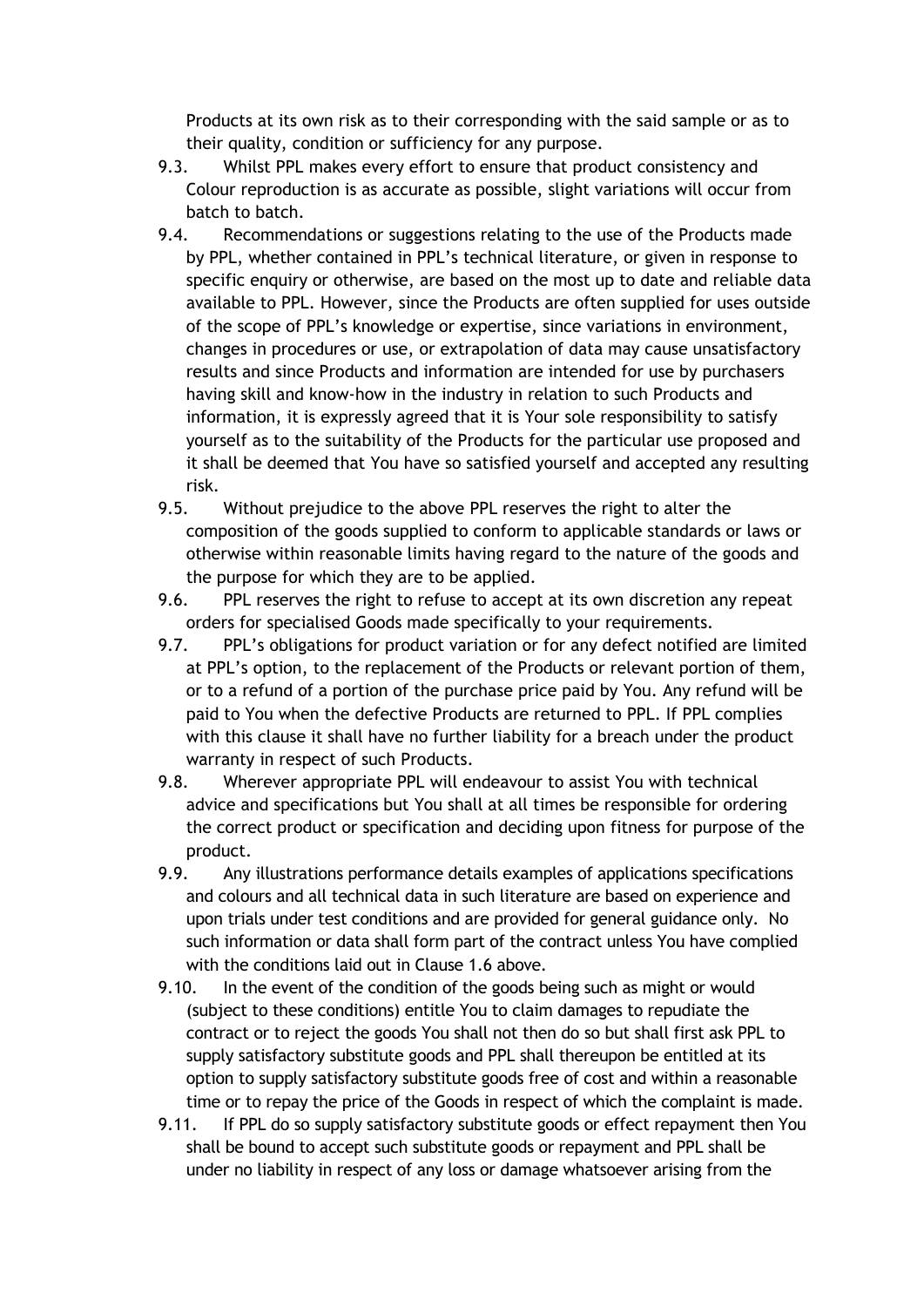initial delivery of the defective goods or from the delay before the substitute goods are delivered or the repayment is effected.

### 10. **Defective Products**

- 10.1. You shall inspect the Products immediately on their arrival and shall, within 5 working days of delivery/collection, give notice in writing to the Customer Services Department of PPL of any matter or thing by reason of which You allege that the Products are not in accordance with the contract. If You fail to give such notice the Products shall be deemed to be in all respects in accordance with the contract and You shall be bound to accept and pay for the same accordingly.
- 10.2. No claim for defects will be allowed:
	- 10.2.1.after the expiration of the applicable shelf life of the Products, or one year from the delivery date whichever is earlier; or
	- 10.2.2.unless PPL is given a reasonable opportunity, within 30 days after receiving notice of the defect, or accessing any relevant site and conducting an initial examination of the Products and those products to which the Products have been applied.
- 10.3. PPL's obligations under the warranty or for any defect notified in accordance with clauses 10.1 or 10.2 (defective products section) are limited, at PPL's option, to the replacement of the Products or relevant portion of them, or to a refund of three times the purchase price paid by You. Any refund will be paid to You when the defective Products are returned to PPL. If PPL complies with this clause it shall have no further liability for a breach under the product warranty in respect of such Products.
- 10.4. Defects in any instalment delivery shall not be a ground for cancellation of the remainder of the contract
- 10.5. Where the Products contain a latent defect which You could not reasonably be expected to discover upon arrival of the Products, You may make a claim under the warranty by notifying PPL in writing of such claim within 5 working days of the date of discovery of the defect or (if earlier) within 5 working days of the date on which You ought to have discovered the defect.
- 10.6. The claim must be sent within 60 days of the date of delivery of the goods.
- 10.7. PPL shall not be liable to You by reason of any representation, or any implied warranty, condition or other term, or any statutory duty or duty at common law, or under the express or implied terms of the contract, or in tort (including negligence) or otherwise, for any pure economic loss, loss of profit, loss of business, depletion of goodwill or otherwise, in each case whether direct, indirect or consequential or other claims for consequential compensation whatsoever ( and whether caused by the negligence of PPL, its employees or agents or otherwise ) which arise out of or in connection with the supply of the Products or their use or resale by You or in connection with any recommendations or suggestions or services provided with the Products, except as expressly provided in these Terms and Conditions of Business
- 10.8. You shall not be entitled to claim in respect of any defects to the extent that the same are caused by: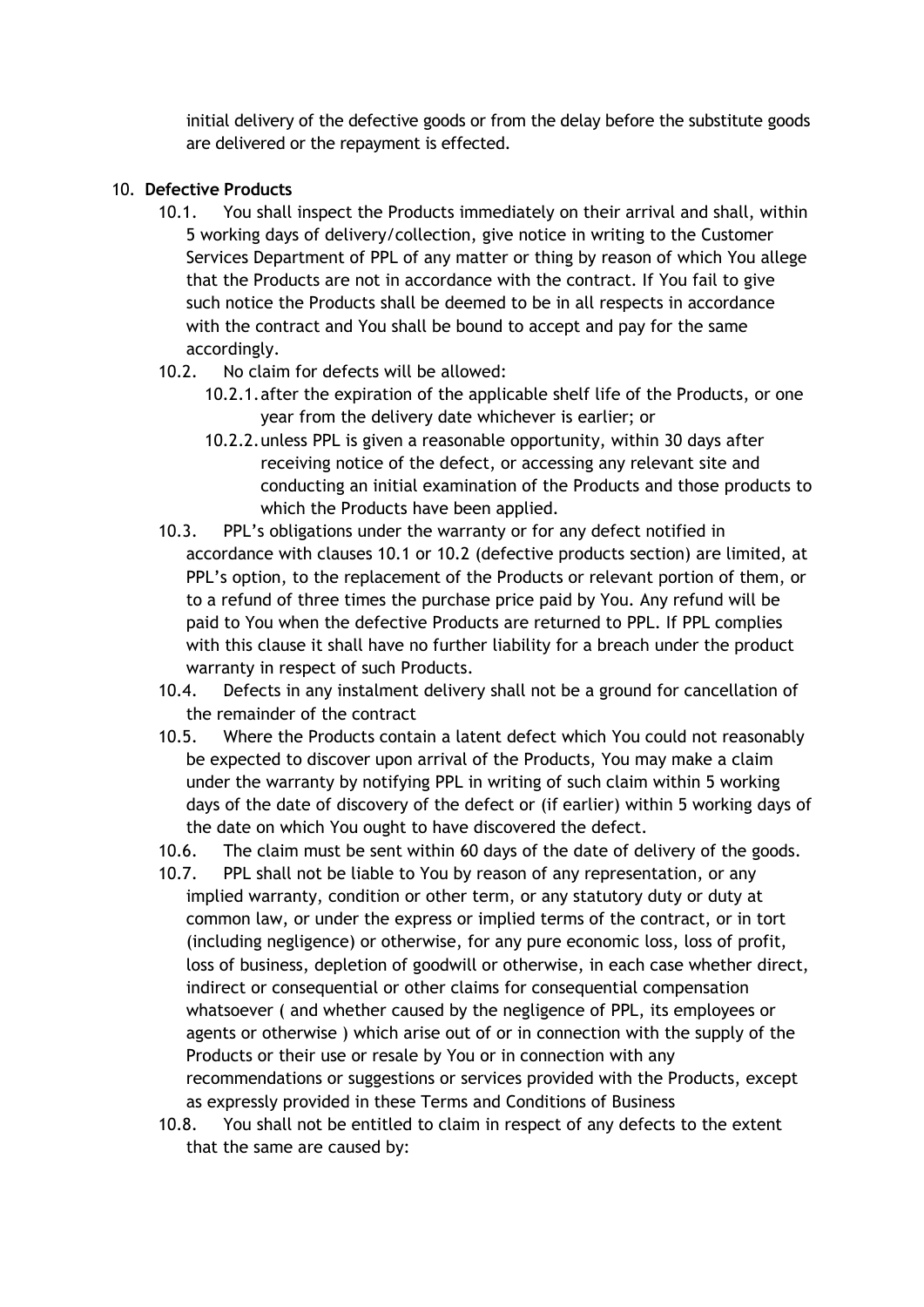- 10.8.1.the goods not having been applied in a good and workmanlike manner in accordance with standard trade practice and strictly in observance of all instructions provided individually by PPL to You or contained in PPL's official Data Sheet, or other technical literature in respect of the goods including particularly all instructions relating to storage, surface preparation and application. PPL's Data Sheet and technical literature is available on request; or
- 10.8.2.the goods having been subjected either before or after application to any treatment not specifically authorised in writing by PPL; or
- 10.8.3.fair wear and tear or damage due to accident, neglect or misuse.
- 10.8.4.any representations, advice or assistance given or omitted to be given in connection with the Products, services or the Specification or the contract, other than services specifically charged for by PPL. Where PPL has specifically charged for services, and in the absence of any other written agreement, PPL shall provide the services with reasonable care and skill and liability for failure, subject to clause 11.4 (below), shall be limited to a refund of the fee charged for those services;
- 10.8.5.the supervision or quality control (or lack thereof) by or on behalf of any third party.
- 10.8.6.if You or any third party continue to apply the Products after giving PPL notice of any defect.
- 10.9. PPL shall not be liable for (and You shall indemnify PPL against claims arising from) loss or damage suffered by reason of use of the goods after You become aware of a defect or after circumstances have occurred which should reasonably have indicated to You the existence of a defect.
- 10.10. PPL may inspect the goods or the structure to which the goods have been applied (if applicable) at any time within 15 days of receiving a written complaint or 28 days where the goods or structure are situated outside the United Kingdom and You, if so required by PPL, shall take all steps necessary to enable it to do so.

# **11. Limitations of Liability**

- 11.1 You shall indemnify PPL against all damage or injury to any person or loss of or damage to any property and against all actions, demands, costs, charges, expenses or other loss suffered or incurred by PPL arising in whole or in part from any of the following:
	- 11.1.1.mixing the Products with any other goods or complying with any specification or other instruction from You relating to the Products;
	- 11.1.2.the use or dealings in the Products by or on your behalf
	- 11.1.3.any claims that any patent, trademark, copy right, design right, knowhow or other intellectual property right of any third party has been infringed through the manufacture, sale or use of the Products or any materials provided with them or performance of any services ( save to the extent that the same have been supplied in accordance with the Specifications or are registered trade marks of PPL ); and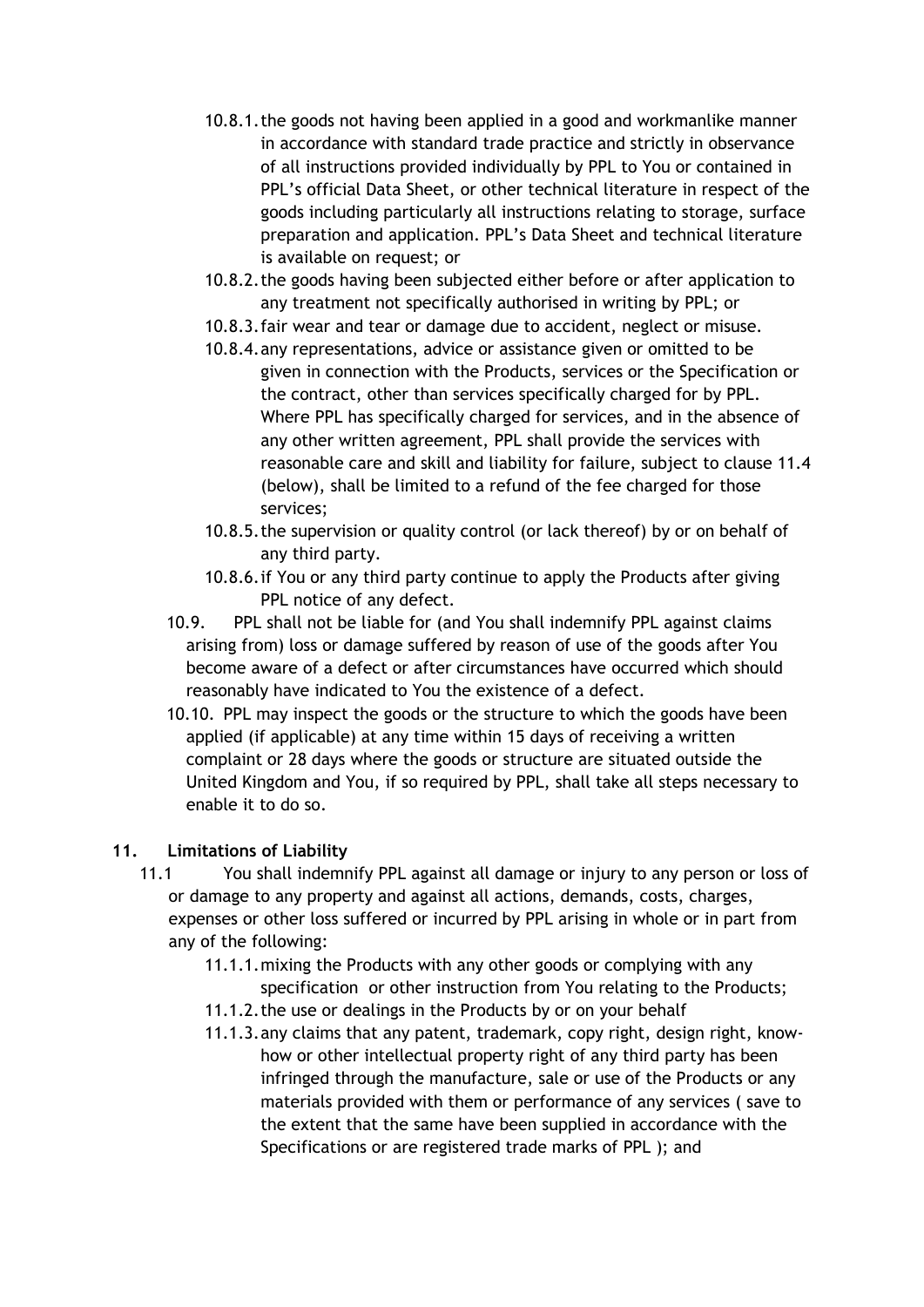- 11.1.4.any act, omission, negligence, and/or breach of these Terms and Conditions of Business or otherwise through the default of You.
- 11.2 Each party shall promptly notify the other of any relevant claim under this contract and shall comply with the other's reasonable requirements to minimise and/or avoid further liability. In the case of an intellectual property rights infringement claim relating to any of PPL's intellectual property rights, You shall allow PPL conduct of any action and/or settlement negotiations, on reasonable terms, and in the case of any claim in respect of which You are required to indemnify PPL, PPL shall allow You conduct of any action and/or settlement negotiations on reasonable terms.
- 11.3 Nothing in these Terms and Conditions of Business excludes or limits the liability of PPL;
	- 11.3.1 for death or personal injury caused by PPL's negligence;
	- 11.3.2 under section 2(3) Consumer Protection Act 1987;
	- 11.3.3 for any matter which it would be illegal for PPL to exclude its liability; or
	- 11.3.4 for fraud or fraudulent misrepresentation.
	- 11.4. Except as provided under clause 11.3 (above), PPL's total aggregate liability in contract, misrepresentation or otherwise, in connection with the Products, Specification or services or the contract is limited to the contract price of the Products sold. However in the event of tort (including negligence or breach of statutory duty), PPL's total aggregate liability in connection with the Products, Specification or services or the contract is limited to 3 times the contract price of the Products sold.
	- 11.5. PPL shall not be liable to the Purchaser for loss of profit, revenue, contracts, anticipated savings or any indirect or consequential loss.

# **12. Force Majeure**

12.1 If during the currency of any contract agreement or order entered into between PPL and You PPL is delayed or hindered in or prevented from performing any or all of its obligations hereunder by war road blocks rail blocks strikes whether official or unofficial lock-out picketing or blocking (secondary or otherwise) or any action which could reasonably by described as in the furtherance of or in any way related to an industrial dispute or grievance riots civil commotions epidemic fire explosions accident flood plant breakdown or any other cause (whether or not of the same nature as the foregoing) beyond the reasonable control of PPL then PPL shall not in consequence thereof be under any liability in contract relation to the contract agreement or order and PPL may if it deems so desirable upon giving notice to You partially or wholly suspend deliveries of any goods or preferments of any works during the continuance of such causes and the Delivery Date or Dates shall be correspondingly extended.

### **13. Intellectual Property**

13.1. You are not granted any licence to use or reproduce PPL's trade marks or other intellectual property rights, and You shall not (and shall ensure that its employees and directors shall not) use, exploit or adapt any such intellectual property rights or any Products or other materials to which they are applied or in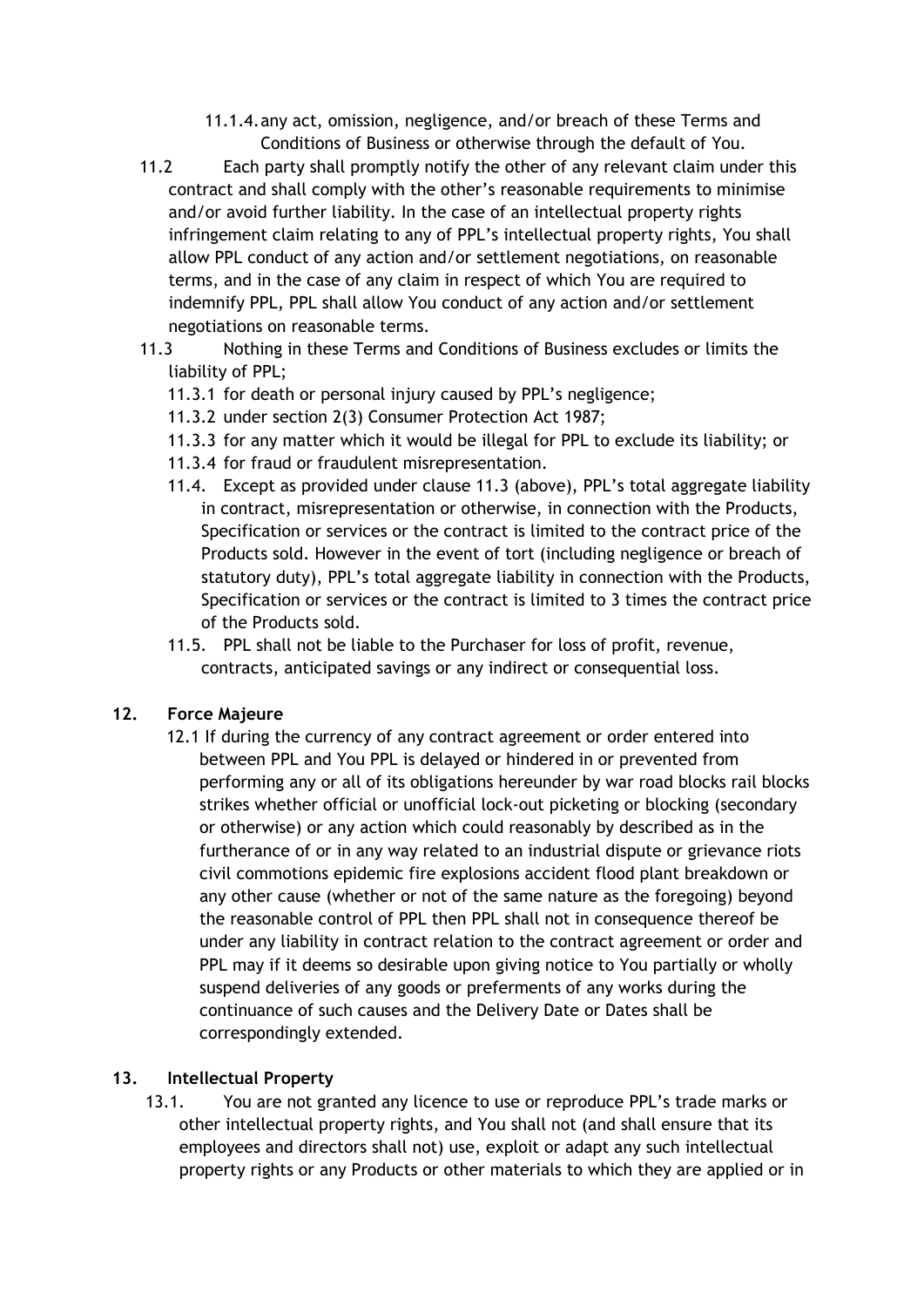which they are incorporated except as may be expressly permitted in writing by a Director of PPL.

## **14. Confidentiality**

14.1. Each party shall keep secret at all times (and shall procure that its employees do the same) any information of a confidential nature (including any trade secrets, proprietary techniques and know-how) obtained from the other by reason of this contract except if the information is already in the public domain, must be disclosed by law or which the receiving party can show was in its possession before disclosure by the other. Neither party shall use, copy or reproduce confidential information except for the purpose for which it was disclosed.

## **15. Determination**

15.1. If You shall make default in or commit any breach of any of its obligations to PPL or if any distress or execution shall be levied upon You or your property or assets or if You shall make or offer to make any arrangements or composition with creditors or commit any act of bankruptcy, or if any petition or receiving order in bankruptcy shall be presented or made against him, or if the You are a limited company and any resolution or petition to wind up such company's business shall be passed or presented otherwise than for reconstruction or amalgamation or if a receiver of such company's undertaking property or assets of any part thereof shall be appointed PPL shall have the right forthwith to determine any order then subsisting and upon written notice of such determination being posted by it to You any subsisting order shall be deemed to have been determined without prejudice to any claim or right PPL might otherwise make or exercise.

# **16. Specials**

16.1. PPL does not guarantee the suitability of goods made specially to your requirements and differing from PPL's standard specifications even if the purpose for which the goods are required is known to PPL.

# **17. Assignment**

17.1. The contract is entered into between PPL and You as principals and You shall not be entitled to assign the benefit or burden of it or of any interest in it without prior written consent of PPL. PPL shall be entitled to assign or subcontract the whole or part of its obligations under the contract.

# **18. Severability**

18.1.Each provision of this contract is severable and distinct from the others. The parties intend that every such provision shall be and remain valid and enforceable to the fullest extent permitted by law. If in any particular case any of the clauses or sub-clauses of these Terms and Conditions of Business shall be held to be invalid or shall not apply to this contract, the other clauses and subclauses shall continue in full force and effect.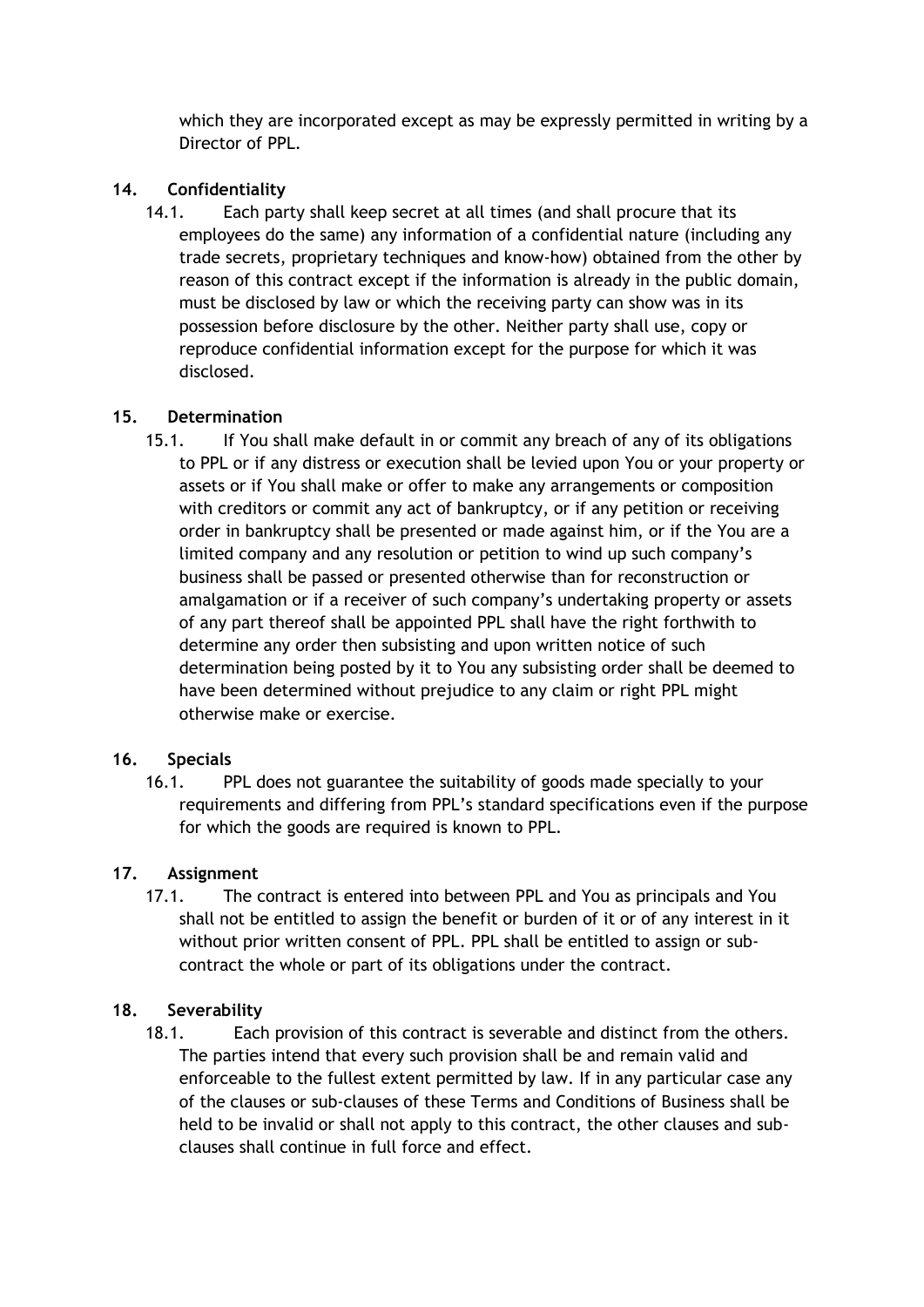#### **19. Guarantee**

- 19.1. In the event of the condition of the goods being such as might or would (subject to these Conditions) entitle You to claim damages, to repudiate the contract or to reject the goods, You shall not then do so, but shall first ask PPL to investigate the problem and, if necessary, supply satisfactory substitute goods and PPL shall thereupon be entitled at its option to supply satisfactory substitute goods free of cost and within a reasonable time or to repay the price of the goods in respect of which the complaint is made.
- 19.2. If PPL does so supply satisfactory goods or effect repayment pursuant to Condition 19.1, You shall be bound to accept such substituted goods or repayment and PPL shall be under no liability in respect of any loss or damage whatsoever arising from the initial delivery of the defective goods or from the delay before the substitute goods are delivered or the repayment is effected.

### **20. Waiver**

20.1. The waiver by PPL of any right or the failure by PPL to exercise any right or to insist on the strict performance of any provision of this contract shall not operate as a waiver of, or preclude any further exercise or enforcement of any other right or provision of this contract.

#### **21. Exclusion of Liability**

- 21.1. PPL shall not be liable in respect of claims arising by reason of death or personal injury except in so far as the same are attributable to a failure by PPL to exercise reasonable care.
- 21.2. Under no circumstances whatsoever shall PPL be liable in contract, tort or otherwise for consequential or other indirect loss (including work required in connection with the removal of defective goods from the structure to which they have been applied, and the application of substitute goods), loss of profits, damage to property or wasted expenditure.
- 21.3. PPL its officers, employees and agents are not qualified to provide information, recommendations, assistance or advice regarding the manner of application of the goods and PPL has no insurance cover in respect of any such matters. Accordingly, You acknowledge that if you rely on information, recommendations, assistance or advice given by PPL its officers, employees or agents relating to the application of the goods (including by any inspector of PPL who may attend on site where the goods are being used) it shall do so entirely at your own risk. Subject only to Condition 21.1, PPL shall not be liable for any loss or damage suffered by You or any other person on account of any negligence, breach of contract, or breach of duty by PPL its officers, employees or agents in providing any such information, recommendations, assistance or advice.
- 21.4. Any liability to pay damages or losses as a result of breach of contract or negligence in respect of goods provided in connection with or arising out of the engagement set out in these Terms (or any variation or addition thereto) by PPL (whether in contract, negligence or otherwise) will in no circumstances exceed two million pounds (£2,000,000) in the aggregate in respect of all such goods. The limit will not apply to any liability which we cannot by law limit or exclude.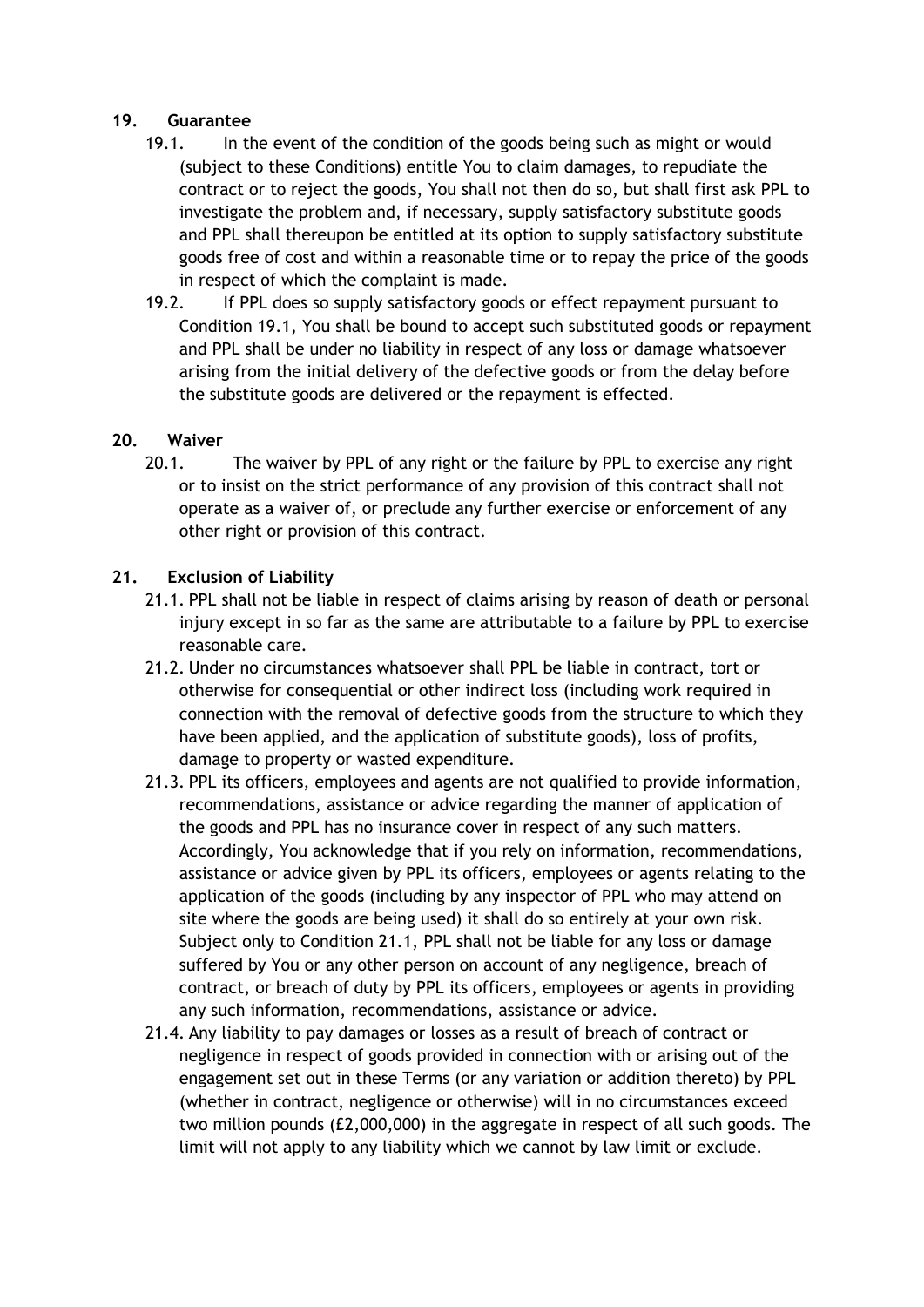## **22. Possibility of Higher Liability on Vendor**

22.1. The limitations on PPL's liability contained in these Conditions (in particular, without limitation, Condition 21) are determined by reference to the limitations of the standard insurance cover obtained by PPL. You shall be entitled to request PPL to accept more extensive liability and if PPL agrees, PPL will then quote a revised price taking account of any increased insurance premium which it is required to bear.

### **23. Insolvency**

23.1. If You shall become bankrupt or shall be deemed to be unable to pay its debts for the purposes of section 123 of the Insolvency Act 1986 or shall compound with its creditors or if a resolution shall be passed or proceedings shall be commenced for your administration or liquidation other than for a voluntary solvent winding up for the purposes of reconstruction or amalgamation), or if a receiver or manager shall be appointed of all or any part of its assets or undertaking, PPL shall be entitled to cancel the contract in whole or in part by giving written notice to You, without prejudice to any other right or remedy available to PPL.

### **24. Consumer Protection Act 1987 ("the Act") and other liability**

- 24.1. In circumstances in which PPL supplies goods to You for application by You or by a third party, then You shall indemnify, reimburse and compensate PPL for all losses and damages (including costs, expenses and charges for legal actions in which PPL may be involved) that PPL may incur, or have to bear, of any claim or claims that are made against PPL pursuant to the Act, or otherwise relating to the goods in circumstances where the goods are only rendered defective or otherwise only give rise to liability on PPL by reason of acts or omissions of You or a third party (including without limitation improper storage, handling or application) or are only rendered defective or give rise to liability by reason of instructions or warnings given by You. For the purposes of this Condition only, the word "defective" shall be interpreted in accordance with the definition of 'defect' contained in Part 1 of the Act.
- 24.2. You acknowledge that you are under a duty to pass on to your customers all instructions, information and warnings supplied to You by PPL with the goods.

# **25. Attendance on Site**

25.1. If PPL attends, or arranges for an attendance to be made, at your premises, or the premises of any third party, for any reason connected with the contract, You shall indemnify PPL in respect of all claims made, or proceedings taken, against PPL (and associated legal costs incurred by PPL) by any person, firm or company, including employees of PPL, or of You or of any contractor employed by You (or their personal representatives), whether in respect of death, personal injury or damage to property arising directly or indirectly from the attendance at such premises except only in so far as any claims in respect of death or personal injury are caused by a negligent act or omission on the part of PPL.

### **26. Termination**